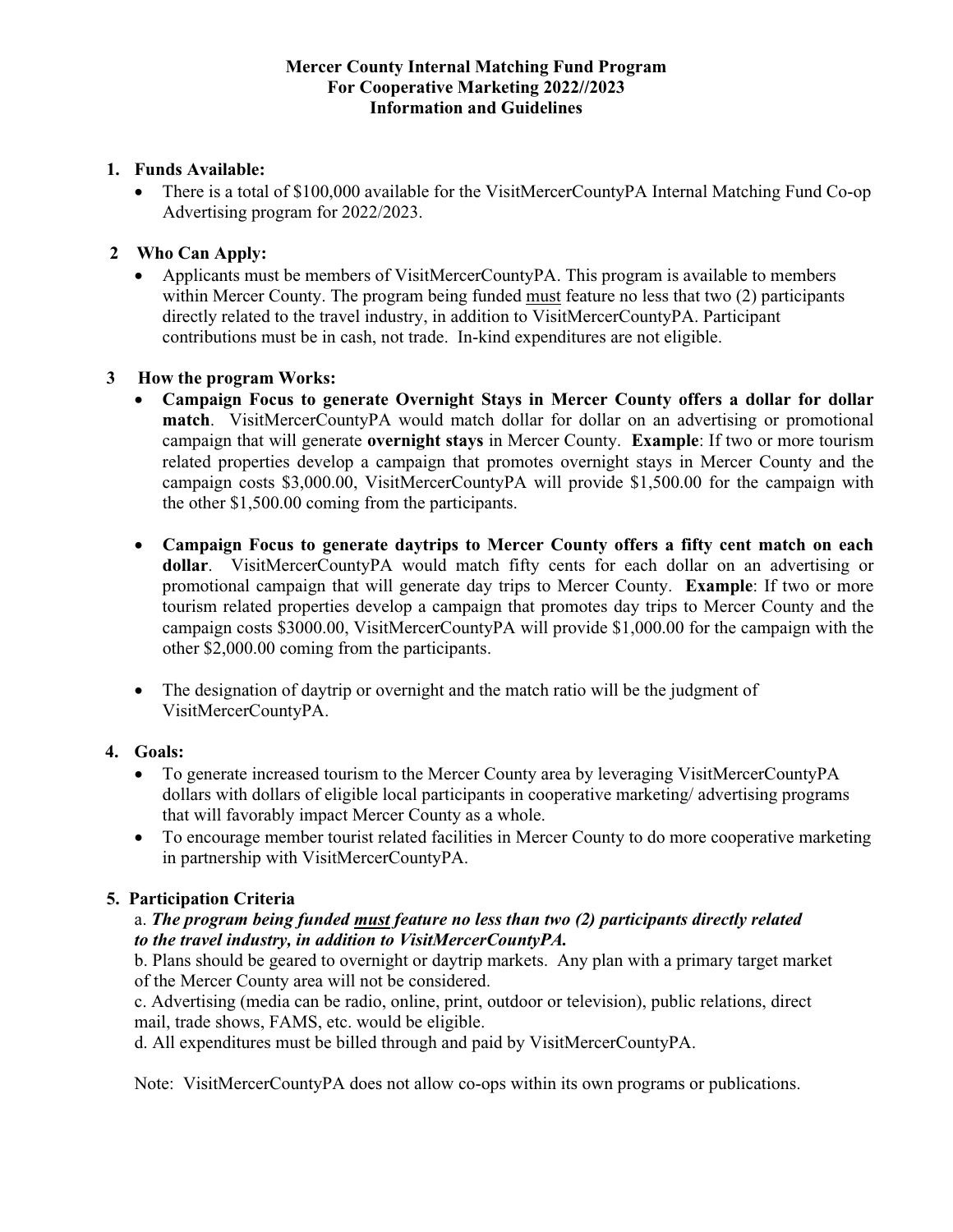### **6. Funding Guidelines**

- a. Requests cannot exceed \$18,000.00 for FY 22/23.
- b. There would be a cap of \$4,500.00 on any individual property for each of the semi-annual allocations. Starting May 1, 2023, any remaining funds become open without regard to previous allocations or individual limit until funds are exhausted.

# **7. Creative**

- a. Approval is contingent upon review of creative prior to publication. All creative must be proved by the president/CEO before publication is published and contain the following:
	- 1. VisitMercerCountyPA logo must be used wherever possible
- b. Matching fund recipients must put a link with the VisitMercerCountyPA logo in a prominent location on their website, preferably the homepage.
- c. Exceptions to the aforementioned requirements such as online banner ads must be approved by the president/CEO prior to publication.

## **8. Selection Criteria**

VisitMercerCountyPA will decide which applications receive funding and the amount to be funded. Priority would be given to programs that:

- Best complement VisitMercerCountyPA marketing and strategic plan.
- Have the potential to generate the greatest overnight business.
- Have the potential to generate off-peak business (e.g., midweek, non-holiday, and off season, e.g., Jan-April business).
- Impact the greatest number of facilities.

## **9. Decision Process**

Applications are accepted on a regular basis and must be submitted prior to the beginning of the intended program. Applications may be for any future period. \$50,000.00 will be available July 2022 –December 2022 with the remaining \$50,000 available January 2023 – June 2023. Applications will be considered in the order in which they are received until funds are exhausted. Application requests of \$9,000.00 or less for FY 22/23 are reviewed by the president/CEO. Any requests over \$9,000.00 are reviewed by the board of directors.

## **10. Requests for exceptions to this policy will need to be reviewed by the Board of Directors.**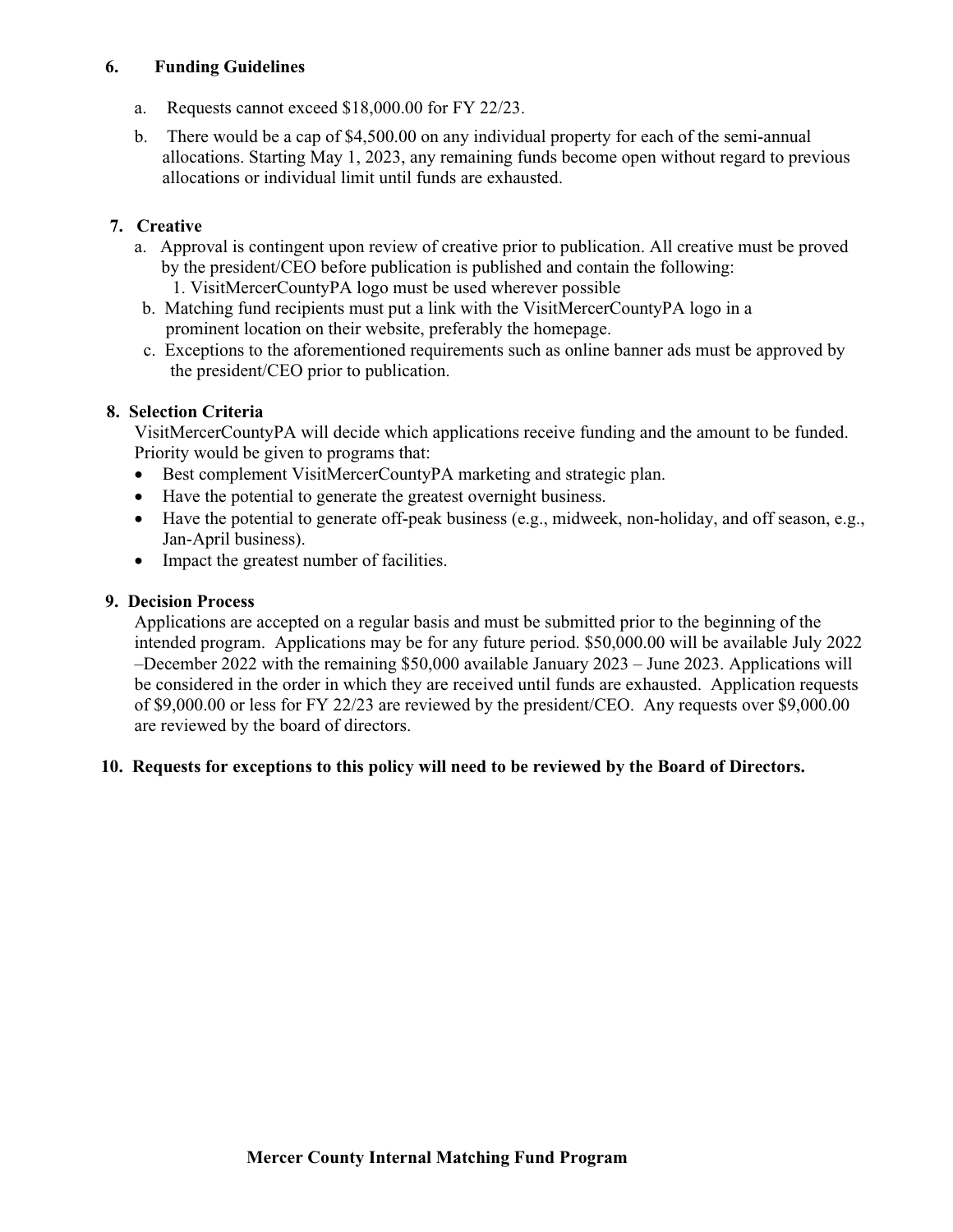### **For Cooperative Marketing 2022/2023 Application Form**

#### **Please follow this outline when submitting your funding request.**

#### **I. Definitions**

#### **A. The Matching Funds Participants**

What entities are submitting this plan? Name the members/associations/ committees involved.

*The program being funded must feature no less that two (2) participants directly related to the travel industry, in addition to VisitMercerCountyPA.*

\_\_\_\_\_\_\_\_\_\_\_\_\_\_\_\_\_\_\_\_\_\_\_\_\_\_\_\_\_\_\_\_\_\_\_\_\_\_\_\_\_\_\_\_\_\_\_\_\_\_\_\_\_\_\_\_\_\_\_\_\_\_\_\_\_\_\_\_\_\_\_\_\_\_\_\_\_\_

\_\_\_\_\_\_\_\_\_\_\_\_\_\_\_\_\_\_\_\_\_\_\_\_\_\_\_\_\_\_\_\_\_\_\_\_\_\_\_\_\_\_\_\_\_\_\_\_\_\_\_\_\_\_\_\_\_\_\_\_\_\_\_\_\_\_\_\_\_\_\_\_\_\_\_\_\_\_

\_\_\_\_\_\_\_\_\_\_\_\_\_\_\_\_\_\_\_\_\_\_\_\_\_\_\_\_\_\_\_\_\_\_\_\_\_\_\_\_\_\_\_\_\_\_\_\_\_\_\_\_\_\_\_\_\_\_\_\_\_\_\_\_\_\_\_\_\_\_\_\_\_\_\_\_\_\_ \_\_\_\_\_\_\_\_\_\_\_\_\_\_\_\_\_\_\_\_\_\_\_\_\_\_\_\_\_\_\_\_\_\_\_\_\_\_\_\_\_\_\_\_\_\_\_\_\_\_\_\_\_\_\_\_\_\_\_\_\_\_\_\_\_\_\_\_\_\_\_\_\_\_\_\_\_\_

\_\_\_\_\_\_\_\_\_\_\_\_\_\_\_\_\_\_\_\_\_\_\_\_\_\_\_\_\_\_\_\_\_\_\_\_\_\_\_\_\_\_\_\_\_\_\_\_\_\_\_\_\_\_\_\_\_\_\_\_\_\_\_\_\_\_\_\_\_\_\_\_\_\_\_\_\_\_

\_\_\_\_\_\_\_\_\_\_\_\_\_\_\_\_\_\_\_\_\_\_\_\_\_\_\_\_\_\_\_\_\_\_\_\_\_\_\_\_\_\_\_\_\_\_\_\_\_\_\_\_\_\_\_\_\_\_\_\_\_\_\_\_\_\_\_\_\_\_\_\_\_\_\_\_\_

**\_\_\_\_\_\_\_\_\_\_\_\_\_\_\_\_\_\_\_\_\_\_\_\_\_\_\_\_\_\_\_\_\_\_\_\_\_\_\_\_\_\_\_\_\_\_\_\_\_\_\_\_\_\_\_\_\_\_\_\_\_\_\_\_\_\_\_\_\_\_\_\_\_\_\_\_\_\_\_\_ \_\_\_\_\_\_\_\_\_\_\_\_\_\_\_\_\_\_\_\_\_\_\_\_\_\_\_\_\_\_\_\_\_\_\_\_\_\_\_\_\_\_\_\_\_\_\_\_\_\_\_\_\_\_\_\_\_\_\_\_\_\_\_\_\_\_\_\_\_\_\_\_\_\_\_\_\_\_\_\_**

#### **B. The Target Market**

 What geographic markets will your program target? (e.g., Western NY, N.E. Ohio, Greater Pittsburgh Area)\_\_\_\_\_\_\_\_\_\_\_\_\_\_\_\_\_\_\_\_\_\_\_\_\_\_\_\_\_\_\_\_\_\_\_\_\_\_\_\_\_\_\_\_\_\_\_\_\_\_\_

#### **II. Regional Promotion**

How will your marketing/advertising program promote Mercer County as a destination and bring more overnight/day visitors to the region?

What areas of Mercer County do you expect to benefit from this promotion?

#### **III. Plan**

### **A. Goals**

What do you hope to accomplish? (Please be as specific as possible and use numbers whenever possible, e.g., "generate 500 additional room nights")…

#### **B. Programs/Budget**

What will you spend the money on to reach your goals? On a separate sheet explain the elements of your program, e.g., advertising (media and creative), public relations activities, e.g., press releases, etc. Provide a budget showing your projected program expenditures and your sources for all revenue.